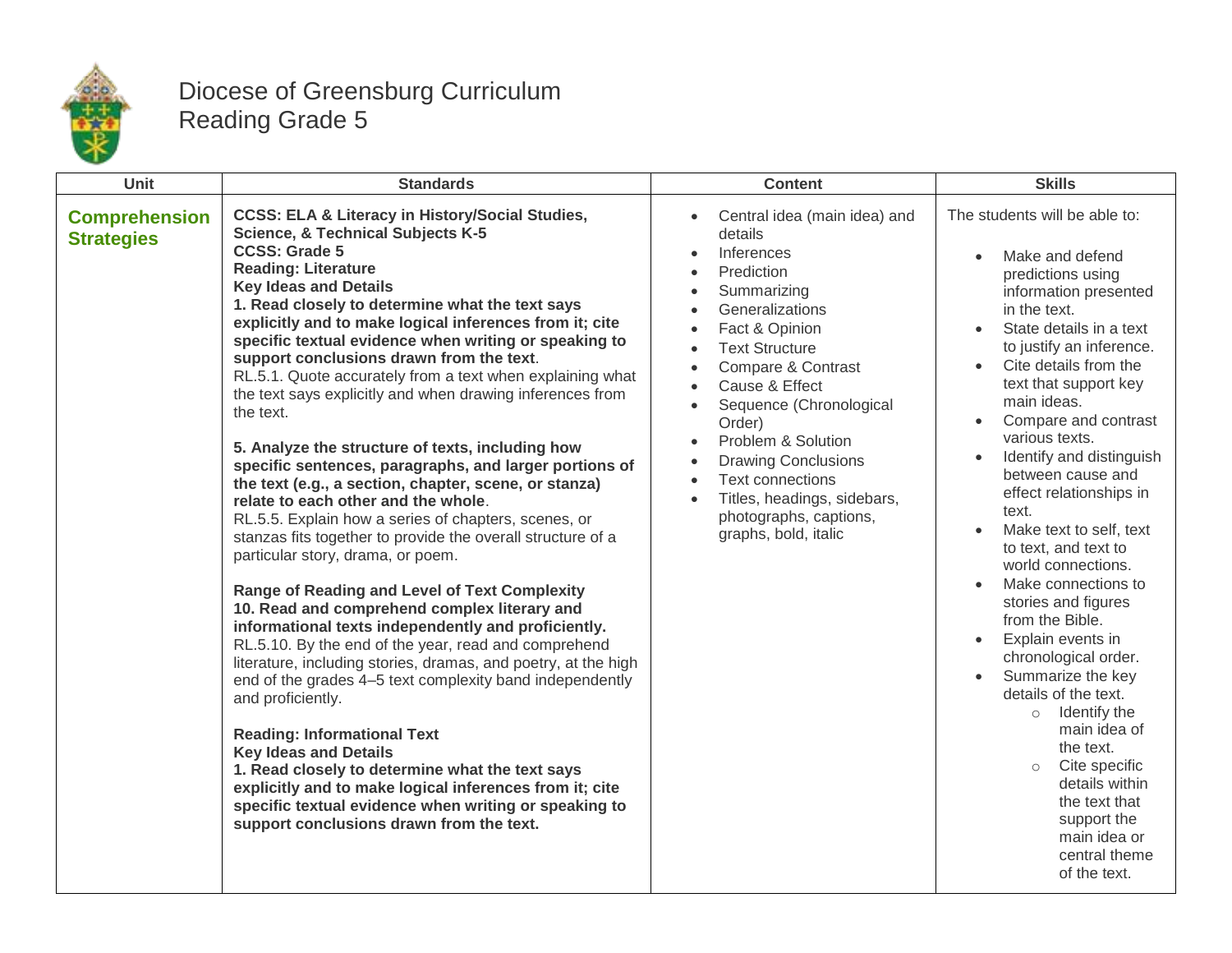| Unit | <b>Standards</b>                                                                                                                                                                                                                                                                                                                                                                                                                                                                                                                                                                                                                                                                                                                                                                                                                                                                                                                                                                                                                                                                                                  | <b>Content</b> | <b>Skills</b>                                                                                                                                                                                                                                                                                                                                                                                                                                                                                                                                                                                                                                                                                                        |
|------|-------------------------------------------------------------------------------------------------------------------------------------------------------------------------------------------------------------------------------------------------------------------------------------------------------------------------------------------------------------------------------------------------------------------------------------------------------------------------------------------------------------------------------------------------------------------------------------------------------------------------------------------------------------------------------------------------------------------------------------------------------------------------------------------------------------------------------------------------------------------------------------------------------------------------------------------------------------------------------------------------------------------------------------------------------------------------------------------------------------------|----------------|----------------------------------------------------------------------------------------------------------------------------------------------------------------------------------------------------------------------------------------------------------------------------------------------------------------------------------------------------------------------------------------------------------------------------------------------------------------------------------------------------------------------------------------------------------------------------------------------------------------------------------------------------------------------------------------------------------------------|
|      | RI.5.1. Quote accurately from a text when explaining what<br>the text says explicitly and when drawing inferences from<br>the text.<br>5. Analyze the structure of texts, including how<br>specific sentences, paragraphs, and larger portions of<br>the text (e.g., a section, chapter, scene, or stanza)<br>relate to each other and the whole.<br>RI.5.5. Compare and contrast the overall structure (e.g.,<br>chronology, comparison, cause/effect, problem/solution) of<br>events, ideas, concepts, or information in two or more<br>texts.<br><b>Range of Reading and Level of Text Complexity</b><br>10. Read and comprehend complex literary and<br>informational texts independently and proficiently.<br>RI.5.10. By the end of the year, read and comprehend<br>informational texts, including history/social studies,<br>science, and technical texts, at the high end of the grades<br>4–5 text complexity band independently and proficiently.<br>© Copyright 2010. National Governors Association Center<br>for Best Practices and Council of Chief State School<br>Officers. All rights reserved. |                | Formulate<br>$\circ$<br>valid<br>inferences and<br>make<br>predictions<br>based on<br>information<br>presented in<br>the text and<br>background<br>knowledge.<br>Provide a<br>$\circ$<br>summary of<br>the text.<br>Develop<br>$\circ$<br>generalizations<br>from details<br>presented in<br>the text.<br>Distinguish<br>$\circ$<br>between facts<br>& opinion.<br>Find details<br>$\circ$<br>that support<br>facts &<br>opinions<br>presented in<br>the text.<br>Recognize the<br>$\circ$<br>various<br>patterns<br>authors use to<br>organize text<br>(i.e.,<br>sequence,<br>cause and<br>effect,<br>compare and<br>contrast,<br>problem &<br>solution,<br>description).<br>Determine the<br>$\circ$<br>sequential |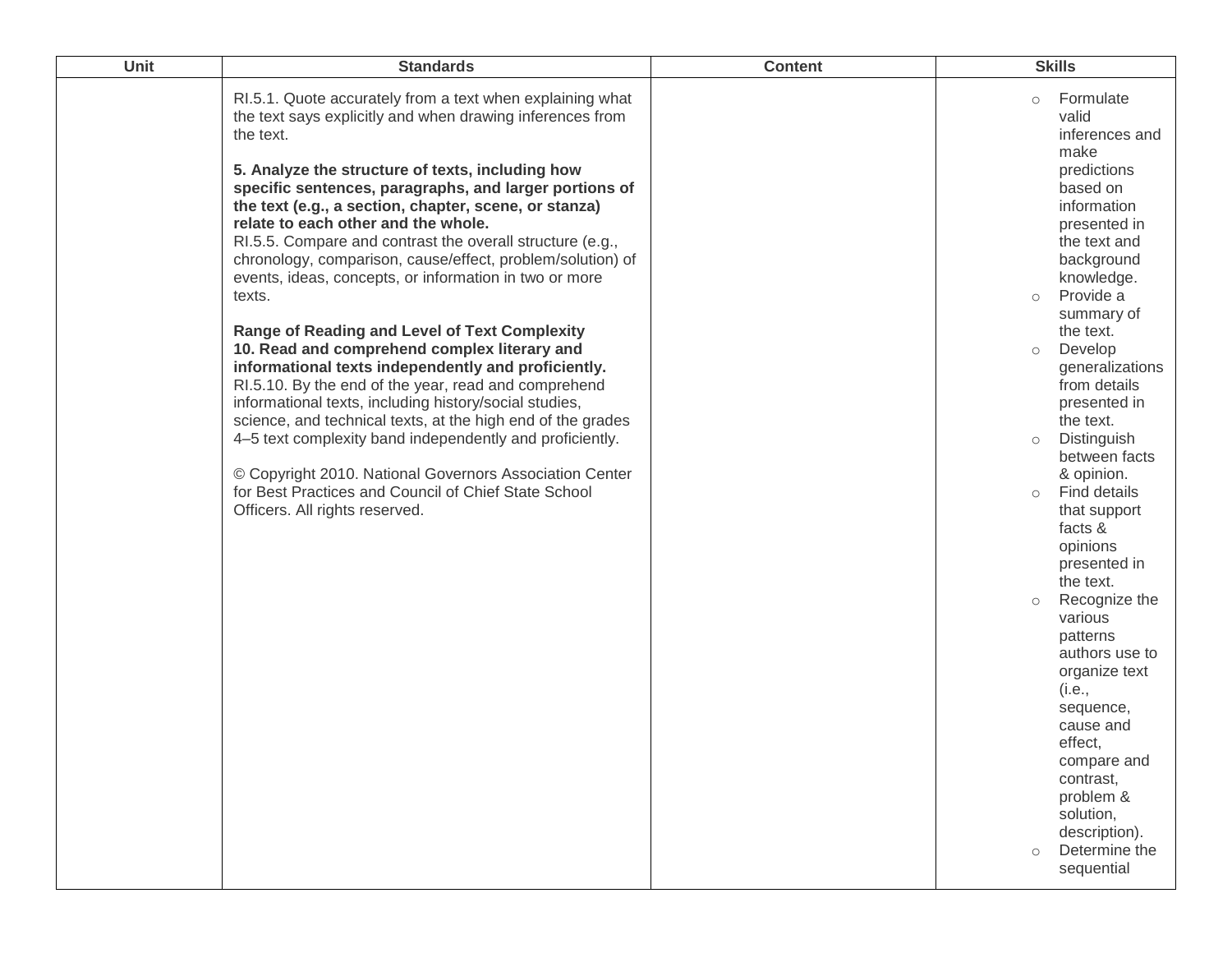| Unit          | <b>Standards</b>                                                                                                                                                                                                                                                                                                                                                                                                                                                                                                                                                                                                                                                                                                                                                         | <b>Content</b>                                                                                                                                                                                                                                                                                                                                                    | <b>Skills</b>                                                                                                                                                                                                                                                                                                                                                                                                     |
|---------------|--------------------------------------------------------------------------------------------------------------------------------------------------------------------------------------------------------------------------------------------------------------------------------------------------------------------------------------------------------------------------------------------------------------------------------------------------------------------------------------------------------------------------------------------------------------------------------------------------------------------------------------------------------------------------------------------------------------------------------------------------------------------------|-------------------------------------------------------------------------------------------------------------------------------------------------------------------------------------------------------------------------------------------------------------------------------------------------------------------------------------------------------------------|-------------------------------------------------------------------------------------------------------------------------------------------------------------------------------------------------------------------------------------------------------------------------------------------------------------------------------------------------------------------------------------------------------------------|
|               |                                                                                                                                                                                                                                                                                                                                                                                                                                                                                                                                                                                                                                                                                                                                                                          |                                                                                                                                                                                                                                                                                                                                                                   | order of events<br>presented in a<br>text.<br>Organize the<br>$\circ$<br>steps in a<br>process in the<br>order in which<br>they occur.<br>Explain how<br>$\circ$<br>information<br>gained from<br>illustrations,<br>maps, and<br>photographs<br>helps readers<br>understand the<br>text.                                                                                                                          |
| <b>Genres</b> | <b>CCSS: ELA &amp; Literacy in History/Social Studies,</b><br><b>Science, &amp; Technical Subjects K-5</b><br><b>CCSS: Grade 5</b><br><b>Reading: Literature</b><br><b>Key Ideas and Details</b><br>1. Read closely to determine what the text says<br>explicitly and to make logical inferences from it; cite<br>specific textual evidence when writing or speaking to<br>support conclusions drawn from the text.<br>RL.5.1. Quote accurately from a text when explaining what<br>the text says explicitly and when drawing inferences from<br>the text.<br>5. Analyze the structure of texts, including how<br>specific sentences, paragraphs, and larger portions of<br>the text (e.g., a section, chapter, scene, or stanza)<br>relate to each other and the whole. | Genre<br>$\bullet$<br>Fiction<br>$\circ$<br>Historical<br>٠<br>Fiction<br>Realistic<br>Fiction<br>Science<br>Fiction<br>Narrative<br>$\circ$<br>Poetry<br>$\circ$<br>Drama<br>$\circ$<br>Folklore/Myths/Legen<br>$\circ$<br>ds/Tall Tales<br>Fantasy<br>$\circ$<br><b>Mystery</b><br>$\circ$<br>Non-Fiction<br>$\bigcap$<br>Informational<br>Speeches/Le<br>tters | The students will be able to:<br>Identify the main<br>literary genres and the<br>characteristics of each<br>genre.<br>Analyze the features of<br>a text and classify it<br>according to genre.<br>Compare and contrast<br>the approach to similar<br>themes in different<br>genres.<br>Read and comprehend<br>text from various<br>genres.<br><b>Highlight Gospel</b><br>values and other<br>elements of Catholic |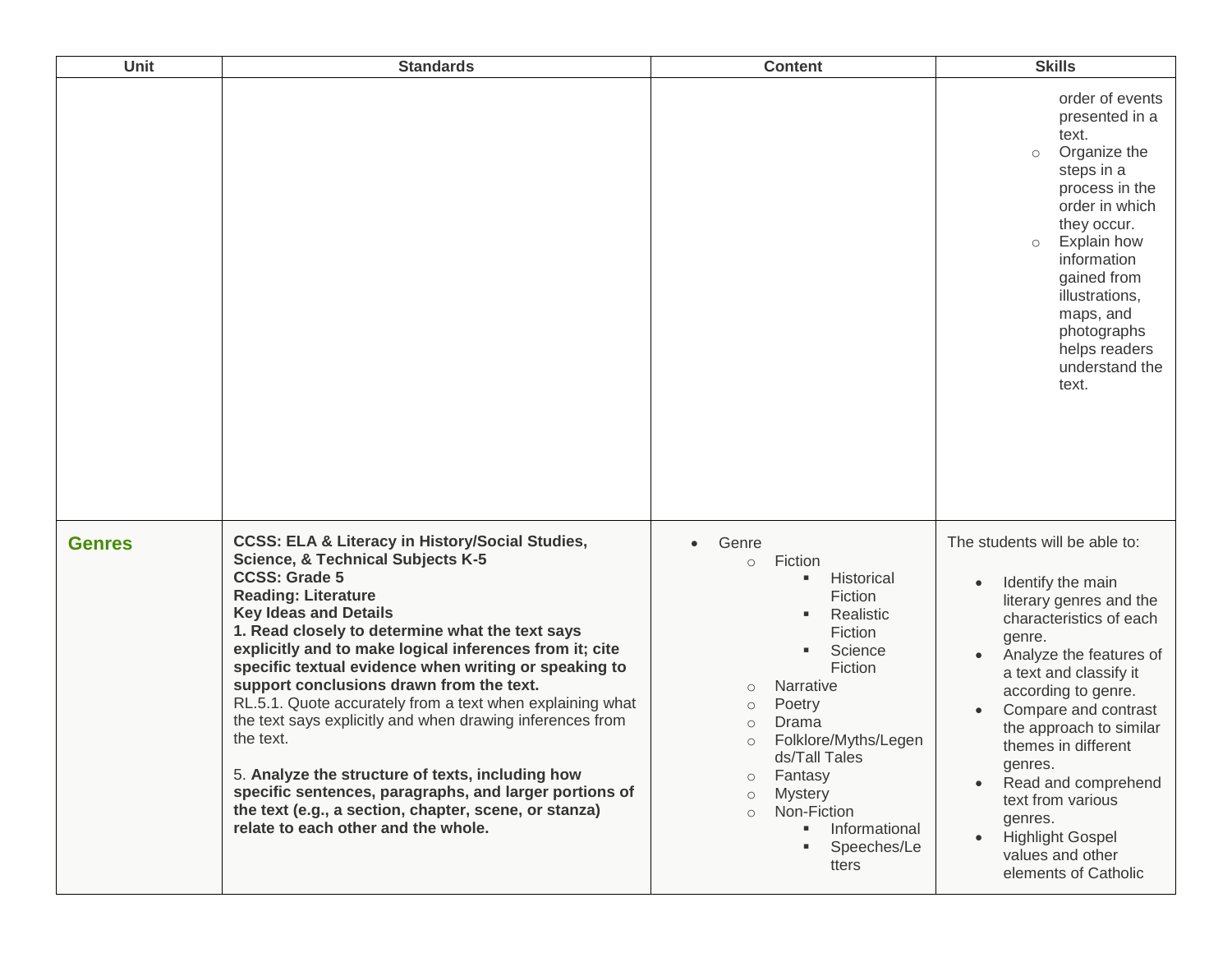| Unit                  | <b>Standards</b>                                                                                                                                                                                                                                                                                                                                                                                                                                                                                                                                                                                                                                                                                                                                                                                                                                                                                                                                                                                                                                                                                                                                                                                                                                                                                                                                  | <b>Content</b>                                                                                                                                                                                                                                                                                                            | <b>Skills</b>                                                                                                                                                                                                                                                                                                                                                                                                                                                                                                                                                                                                                                                                              |
|-----------------------|---------------------------------------------------------------------------------------------------------------------------------------------------------------------------------------------------------------------------------------------------------------------------------------------------------------------------------------------------------------------------------------------------------------------------------------------------------------------------------------------------------------------------------------------------------------------------------------------------------------------------------------------------------------------------------------------------------------------------------------------------------------------------------------------------------------------------------------------------------------------------------------------------------------------------------------------------------------------------------------------------------------------------------------------------------------------------------------------------------------------------------------------------------------------------------------------------------------------------------------------------------------------------------------------------------------------------------------------------|---------------------------------------------------------------------------------------------------------------------------------------------------------------------------------------------------------------------------------------------------------------------------------------------------------------------------|--------------------------------------------------------------------------------------------------------------------------------------------------------------------------------------------------------------------------------------------------------------------------------------------------------------------------------------------------------------------------------------------------------------------------------------------------------------------------------------------------------------------------------------------------------------------------------------------------------------------------------------------------------------------------------------------|
|                       | RL.5.5. Explain how a series of chapters, scenes, or<br>stanzas fits together to provide the overall structure of a<br>particular story, drama, or poem.<br>© Copyright 2010. National Governors Association Center<br>for Best Practices and Council of Chief State School<br>Officers. All rights reserved.                                                                                                                                                                                                                                                                                                                                                                                                                                                                                                                                                                                                                                                                                                                                                                                                                                                                                                                                                                                                                                     | Autobiograph<br>y/Biography/<br><b>Memoirs</b><br>Magazine/Ne<br>wspaper<br>Articles<br>Online<br><b>Sources</b>                                                                                                                                                                                                          | identity in various<br>genres.                                                                                                                                                                                                                                                                                                                                                                                                                                                                                                                                                                                                                                                             |
| <b>Story Elements</b> | <b>CCSS: ELA &amp; Literacy in History/Social Studies,</b><br><b>Science, &amp; Technical Subjects K-5</b><br><b>CCSS: Grade 5</b><br><b>Reading: Literature</b><br><b>Key Ideas and Details</b><br>1. Read closely to determine what the text says<br>explicitly and to make logical inferences from it; cite<br>specific textual evidence when writing or speaking<br>to support conclusions drawn from the text.<br>RL.5.1. Quote accurately from a text when explaining<br>what the text says explicitly and when drawing<br>inferences from the text.<br>2. Determine central ideas or themes of a text and<br>analyze their development; summarize the key<br>supporting details and ideas.<br>RL.5.2. Determine a theme of a story, drama, or poem<br>from details in the text, including how characters in a<br>story or drama respond to challenges or how the<br>speaker in a poem reflects upon a topic; summarize the<br>text.<br>3. Analyze how and why individuals, events, and<br>ideas develop and interact over the course of a text.<br>RL.5.3. Compare and contrast two or more characters,<br>settings, or events in a story or drama, drawing on<br>specific details in the text (e.g., how characters interact).<br>5. Analyze the structure of texts, including how<br>specific sentences, paragraphs, and larger portions | Character (antagonist &<br>protagonist)<br>Setting (including time &<br>place)<br>Plot (exposition, rising action,<br>climax, falling action,<br>resolution)<br>Conflict<br>Character vs.<br>$\circ$<br>Character<br>Character vs. Society<br>$\circ$<br>Character vs. Self<br>$\circ$<br>Character vs. Nature<br>$\circ$ | The students will be able to:<br>Identify the elements<br>$\bullet$<br>of a story.<br>Differentiate between<br>main and supporting<br>characters in a story.<br>Identify antagonist &<br>$\bullet$<br>protagonist.<br>Identify character<br>traits.<br>Analyze character<br>$\bullet$<br>development.<br>Summarize a story's<br>$\bullet$<br>plot.<br>Identify the elements<br>$\bullet$<br>of plot (exposition,<br>rising action, climax,<br>falling action,<br>resolution).<br>Analyze plot<br>development in a text.<br>Identify elements of<br>setting development.<br>Cite textual evidence<br>related to story<br>elements.<br>Analyze how setting<br>shapes plot and<br>characters. |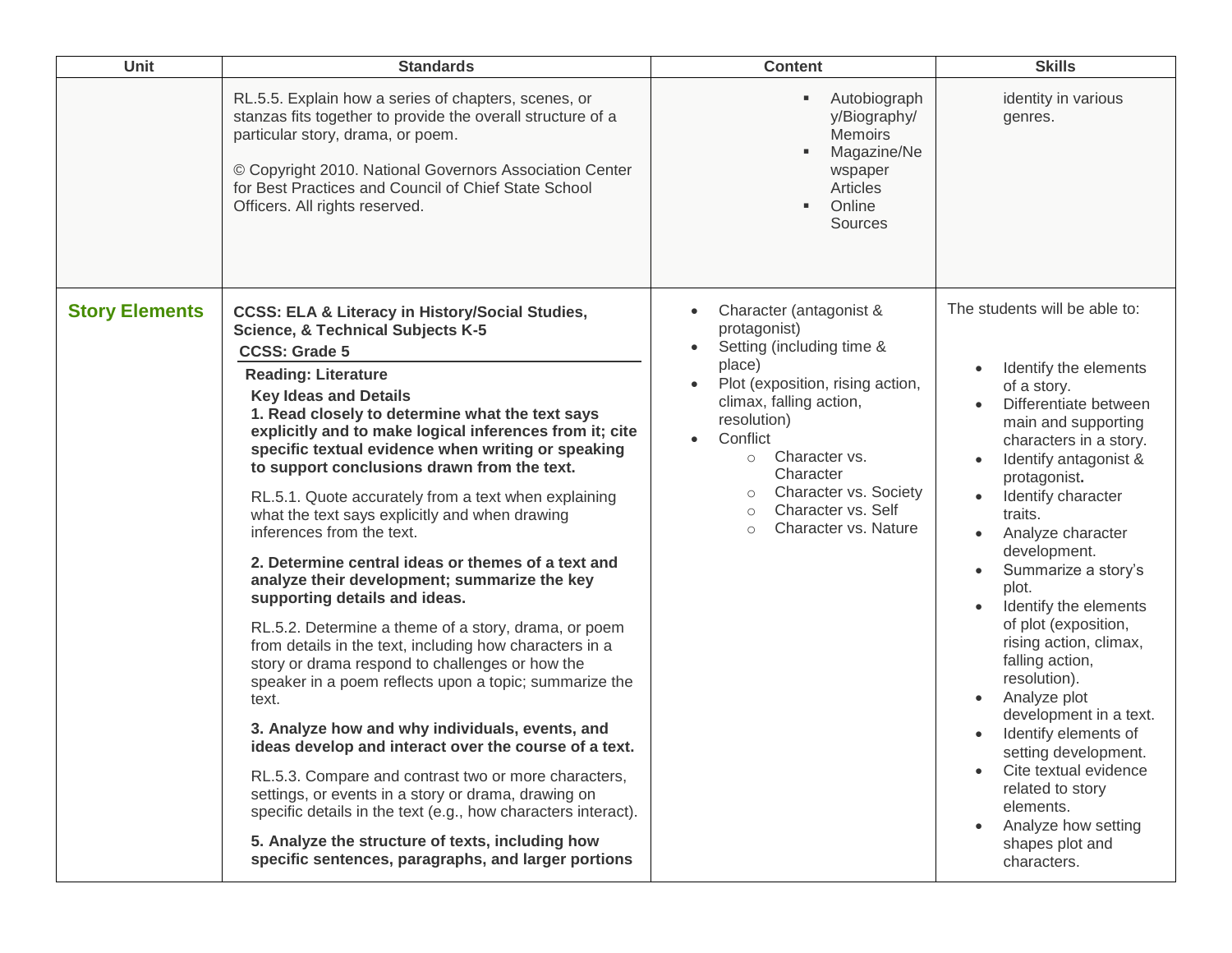| Unit                          | <b>Standards</b>                                                                                                                                                                                                                                                                                                 | <b>Content</b>                                                                                                                                           | <b>Skills</b>                                                                                                                                              |
|-------------------------------|------------------------------------------------------------------------------------------------------------------------------------------------------------------------------------------------------------------------------------------------------------------------------------------------------------------|----------------------------------------------------------------------------------------------------------------------------------------------------------|------------------------------------------------------------------------------------------------------------------------------------------------------------|
|                               | of the text (e.g., a section, chapter, scene, or stanza)<br>relate to each other and the whole.<br>RL.5.5. Explain how a series of chapters, scenes, or<br>stanzas fits together to provide the overall structure of a<br>particular story, drama, or poem.<br>6. Assess how point of view or purpose shapes the |                                                                                                                                                          | Develop conflict in a<br>sequential order.<br>Discuss a character's<br>actions and choices in<br>light of Catholic moral<br>values.<br>Make comparisons to |
|                               | content and style of a text.<br>RL.5.6. Describe how a narrator's or speaker's point of                                                                                                                                                                                                                          |                                                                                                                                                          | figures from the Bible.                                                                                                                                    |
|                               | view influences how events are described.                                                                                                                                                                                                                                                                        |                                                                                                                                                          |                                                                                                                                                            |
|                               | 9. Analyze how two or more texts address similar<br>themes or topics in order to build knowledge or to<br>compare the approaches the authors take.                                                                                                                                                               |                                                                                                                                                          |                                                                                                                                                            |
|                               | RL.5.9. Compare and contrast stories in the same genre<br>(e.g., mysteries and adventure stories) on their<br>approaches to similar themes and topics.                                                                                                                                                           |                                                                                                                                                          |                                                                                                                                                            |
|                               | <b>Range of Reading and Level of Text Complexity</b><br>10. Read and comprehend complex literary and<br>informational texts independently and proficiently.                                                                                                                                                      |                                                                                                                                                          |                                                                                                                                                            |
|                               | RL.5.10. By the end of the year, read and comprehend<br>literature, including stories, dramas, and poetry, at the<br>high end of the grades 4-5 text complexity band<br>independently and proficiently.                                                                                                          |                                                                                                                                                          |                                                                                                                                                            |
|                               | © Copyright 2010. National Governors Association Center<br>for Best Practices and Council of Chief State School<br>Officers. All rights reserved.                                                                                                                                                                |                                                                                                                                                          |                                                                                                                                                            |
| <b>Figurative</b><br>Language | <b>CCSS: ELA &amp; Literacy in History/Social Studies,</b><br><b>Science, &amp; Technical Subjects K-5</b><br><b>CCSS: Grade 5</b><br><b>Reading: Literature</b><br><b>Craft and Structure</b><br>4. Interpret words and phrases as they are used in a                                                           | Figurative Language<br><b>Similes</b><br>$\circ$<br><b>Metaphors</b><br>Personification<br>$\circ$<br>Onomatopoeia<br>$\circ$<br>Hyperbole<br>$\bigcirc$ | The students will be able to:<br>Identify, cite, illustrate,<br>and interpret figurative<br>language from                                                  |
|                               | text, including determining technical, connotative,<br>and figurative meanings, and analyze how specific<br>word choices shape meaning or tone.                                                                                                                                                                  | Alliteration<br>$\circ$<br>Assonance<br>$\circ$<br>Idioms<br>$\circ$<br>Irony<br>Flashback                                                               | published and student<br>generated works.<br>Differentiate between<br>literal and figurative<br>meaning.                                                   |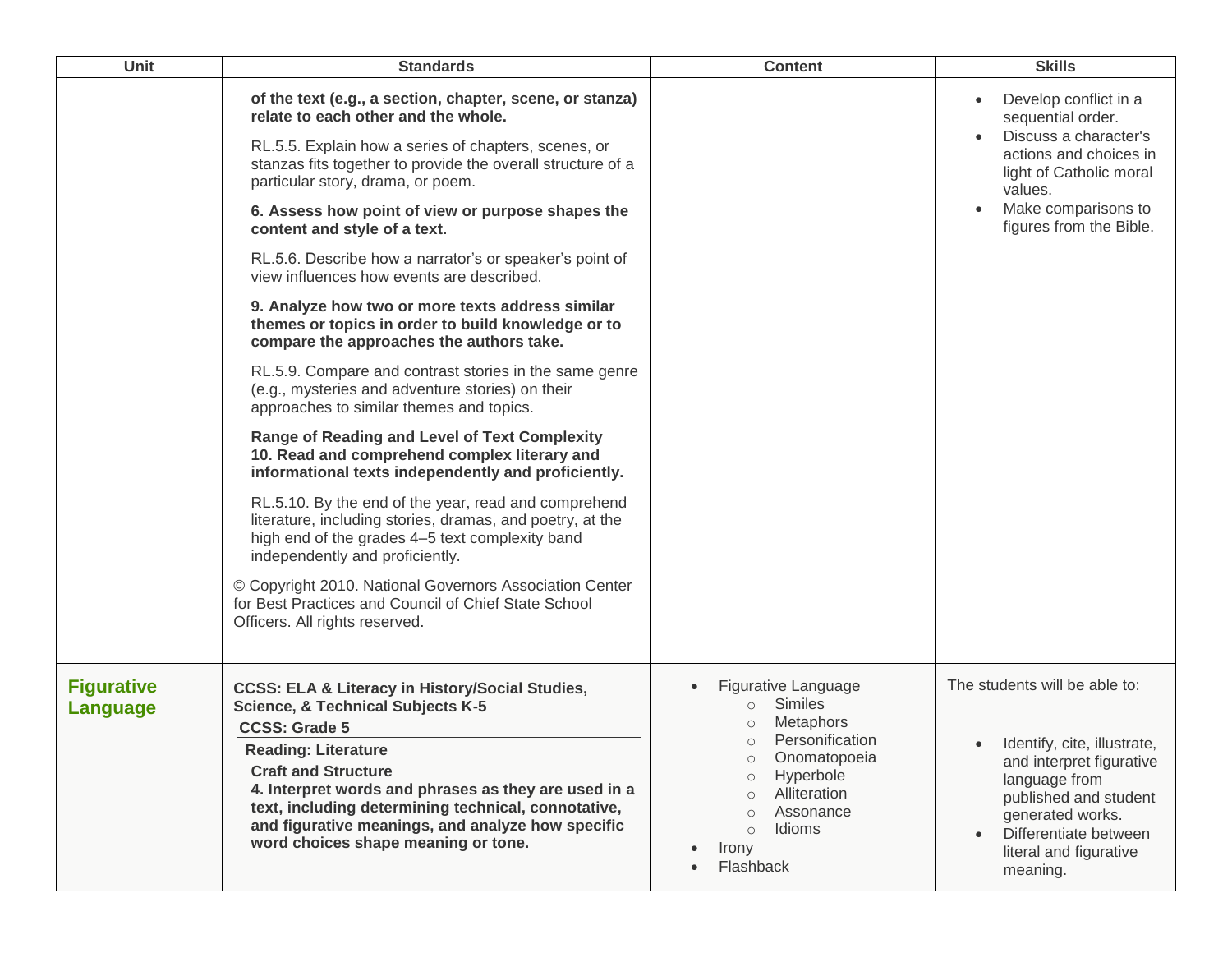| Unit         | <b>Standards</b>                                                                                                                                                                                                                                                                                                                                                                                                                                                                                                                                                                                                                                                                                                                                                                                                                                                                                                                                                                                                                                                                   | <b>Content</b>                                                                                                                                                                                            | <b>Skills</b>                                                                                                                                                                                                         |
|--------------|------------------------------------------------------------------------------------------------------------------------------------------------------------------------------------------------------------------------------------------------------------------------------------------------------------------------------------------------------------------------------------------------------------------------------------------------------------------------------------------------------------------------------------------------------------------------------------------------------------------------------------------------------------------------------------------------------------------------------------------------------------------------------------------------------------------------------------------------------------------------------------------------------------------------------------------------------------------------------------------------------------------------------------------------------------------------------------|-----------------------------------------------------------------------------------------------------------------------------------------------------------------------------------------------------------|-----------------------------------------------------------------------------------------------------------------------------------------------------------------------------------------------------------------------|
|              | RL.5.4. Determine the meaning of words and phrases<br>as they are used in a text, including figurative language<br>such as metaphors and similes.<br>5. Analyze the structure of texts, including how<br>specific sentences, paragraphs, and larger portions<br>of the text (e.g., a section, chapter, scene, or stanza)<br>relate to each other and the whole.<br>RL.5.5. Explain how a series of chapters, scenes, or<br>stanzas fits together to provide the overall structure of a<br>particular story, drama, or poem.<br>Language<br>5. Demonstrate understanding of word relationships<br>and nuances in word meanings.<br>L.5.5. Demonstrate understanding of figurative<br>language, word relationships, and nuances in word<br>meanings.<br>L.5.5a. Interpret figurative language, including similes<br>and metaphors, in context.<br>L.5.5b. Recognize and explain the meaning of common<br>idioms, adages, and proverbs.<br>L.5.5c. Use the relationship between particular words<br>(e.g., synonyms, antonyms, homographs) to better<br>understand each of the words. | Foreshadowing<br>Symbolism                                                                                                                                                                                | Identify irony,<br>$\bullet$<br>flashbacks,<br>foreshadowing, and<br>symbolism from<br>published and student<br>generated works.<br><b>Highlight Gospel</b><br>$\bullet$<br>values in discussion of<br>literary text. |
|              | © Copyright 2010. National Governors Association Center<br>for Best Practices and Council of Chief State School<br>Officers. All rights reserved.                                                                                                                                                                                                                                                                                                                                                                                                                                                                                                                                                                                                                                                                                                                                                                                                                                                                                                                                  |                                                                                                                                                                                                           |                                                                                                                                                                                                                       |
| <b>Theme</b> | <b>CCSS: ELA &amp; Literacy in History/Social Studies,</b><br><b>Science, &amp; Technical Subjects K-5</b><br><b>CCSS: Grade 5</b><br><b>Capacities of the Literate Individual</b><br><b>Students Who are College and Career Ready in</b><br>Reading, Writing, Speaking, Listening, & Language<br>They come to understand other perspectives and<br>cultures.                                                                                                                                                                                                                                                                                                                                                                                                                                                                                                                                                                                                                                                                                                                      | Theme<br>Central idea (main idea)<br>○ Supporting details<br>Author's purpose<br>$\bullet$<br>To inform<br>$\circ$<br>To entertain<br>$\Omega$<br>To persuade<br>$\circ$<br>Audience<br>$\bullet$<br>Mood | The students will be able to:<br>Identify the various<br>points of view used in<br>writing.<br>Determine the<br>$\bullet$<br>narrator's point of view<br>in fiction and non-<br>fictional text.                       |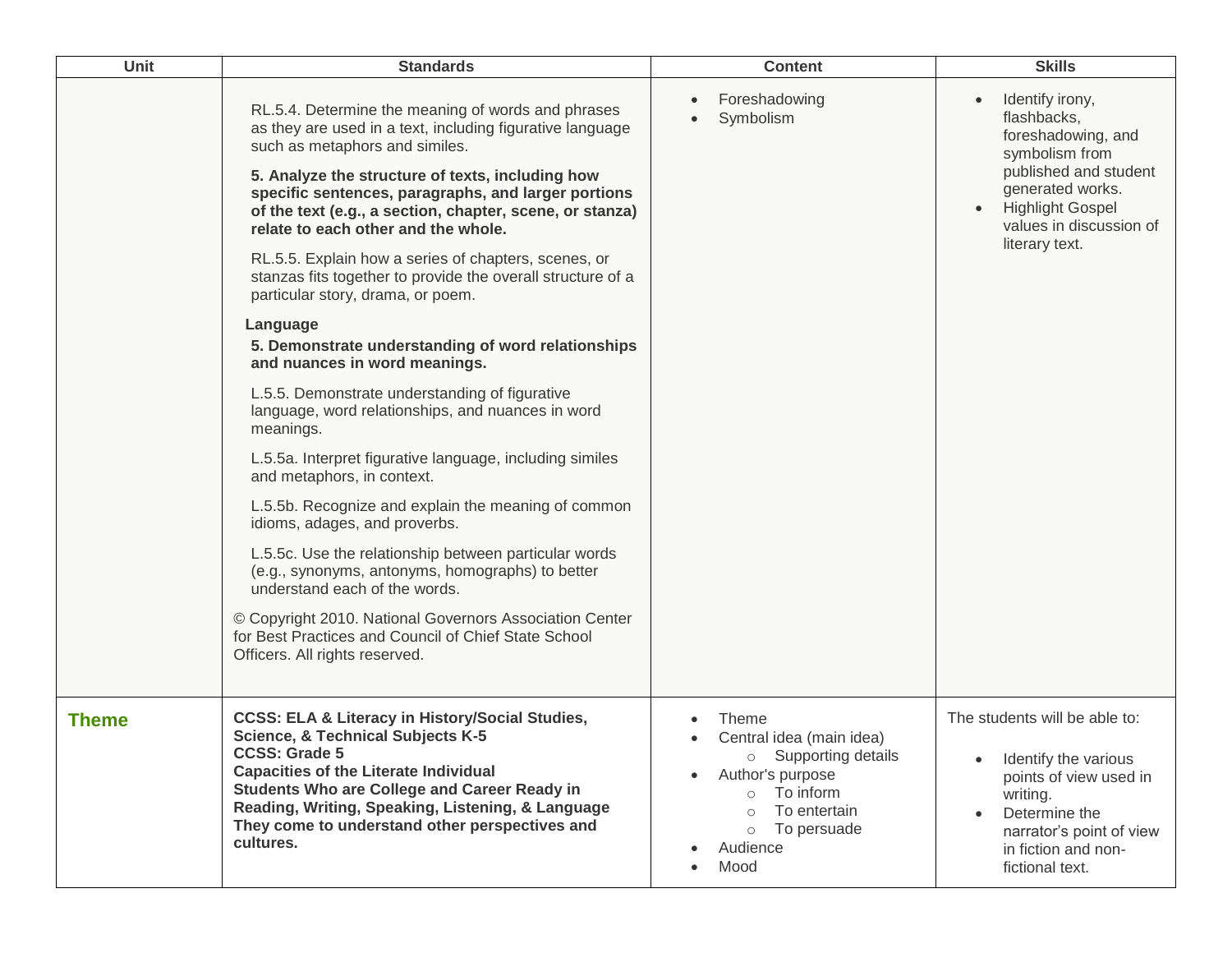| Unit                                    | <b>Standards</b>                                                                                                                                                                                                                                                                                                                                                                                                                                                                                                                                                                                                                                                                                                                                                                                                                                                                                                                                                                                                                                                                                            | <b>Content</b>                                                                                                                                                                                                                                                                                             | <b>Skills</b>                                                                                                                                                                                                                                                                                                                                                                                                                                                                                                                |
|-----------------------------------------|-------------------------------------------------------------------------------------------------------------------------------------------------------------------------------------------------------------------------------------------------------------------------------------------------------------------------------------------------------------------------------------------------------------------------------------------------------------------------------------------------------------------------------------------------------------------------------------------------------------------------------------------------------------------------------------------------------------------------------------------------------------------------------------------------------------------------------------------------------------------------------------------------------------------------------------------------------------------------------------------------------------------------------------------------------------------------------------------------------------|------------------------------------------------------------------------------------------------------------------------------------------------------------------------------------------------------------------------------------------------------------------------------------------------------------|------------------------------------------------------------------------------------------------------------------------------------------------------------------------------------------------------------------------------------------------------------------------------------------------------------------------------------------------------------------------------------------------------------------------------------------------------------------------------------------------------------------------------|
|                                         | <b>Reading: Literature</b><br>2. Determine central ideas or themes of a text and<br>analyze their development; summarize the key<br>supporting details and ideas.<br>RL.5.2. Determine a theme of a story, drama, or poem<br>from details in the text, including how characters in a story<br>or drama respond to challenges or how the speaker in a<br>poem reflects upon a topic; summarize the text.<br><b>Speaking and Listening</b><br><b>Presentation of Knowledge and Ideas</b><br>4. Present information, findings, and supporting<br>evidence such that listeners can follow the line of<br>reasoning and the organization, development, and<br>style are appropriate to task, purpose, and audience.<br>SL.5.4. Report on a topic or text or present an opinion,<br>sequencing ideas logically and using appropriate facts and<br>relevant, descriptive details to support main ideas or<br>themes; speak clearly at an understandable pace.<br>© Copyright 2010. National Governors Association Center<br>for Best Practices and Council of Chief State School<br>Officers. All rights reserved. | Point of view<br>$\bullet$<br>1st person<br>$\circ$<br>3rd person<br>$\circ$<br>Limited<br>$\circ$<br>Objective<br>$\circ$<br>Omniscient<br>$\circ$                                                                                                                                                        | Distinguish between<br>purposes for writing.<br>Identify the author's<br>purpose and intended<br>audience.<br>Identify the central<br>idea (main idea) of the<br>text.<br>Determine the theme.<br>$\bullet$<br>Cite specific details<br>within the text that<br>support the main idea<br>or central theme of<br>text.<br>Cite evidence from the<br>text that suggests<br>mood.<br>Analyze how setting<br>$\bullet$<br>shapes plot, mood,<br>and characters.<br>Determine the purpose<br>or main idea of Biblical<br>stories. |
| <b>Speaking and</b><br><b>Listening</b> | <b>CCSS: ELA &amp; Literacy in History/Social Studies,</b><br><b>Science, &amp; Technical Subjects K-5</b><br><b>CCSS: Grade 5</b><br><b>Speaking and Listening</b><br><b>Comprehension and Collaboration</b><br>1. Prepare for and participate effectively in a range<br>of conversations and collaborations with diverse<br>partners, building on others' ideas and expressing<br>their own clearly and persuasively.<br>SL.5.1. Engage effectively in a range of collaborative<br>discussions (one-on-one, in groups, and teacher-led)<br>with diverse partners on grade 5 topics and texts,<br>building on others' ideas and expressing their own<br>clearly.                                                                                                                                                                                                                                                                                                                                                                                                                                           | Oral presentation<br>$\bullet$<br>Use visual displays<br>$\bullet$<br>Collaborative discussion<br>$\bullet$<br>Listening comprehension<br>$\bullet$<br>Peer review<br>$\bullet$<br>Following directions<br>$\bullet$<br>Formal vs Informal language<br>$\bullet$<br>Oral and dramatic reading<br>$\bullet$ | The students will be able to:<br>Speak clearly and<br>$\bullet$<br>accurately at an<br>understandable and<br>fluent pace.<br>Use visual displays<br>when appropriate.<br>Speak in a manner<br>appropriate to task and<br>audience.<br>Apply knowledge of<br>language and its<br>conventions when<br>speaking.                                                                                                                                                                                                                |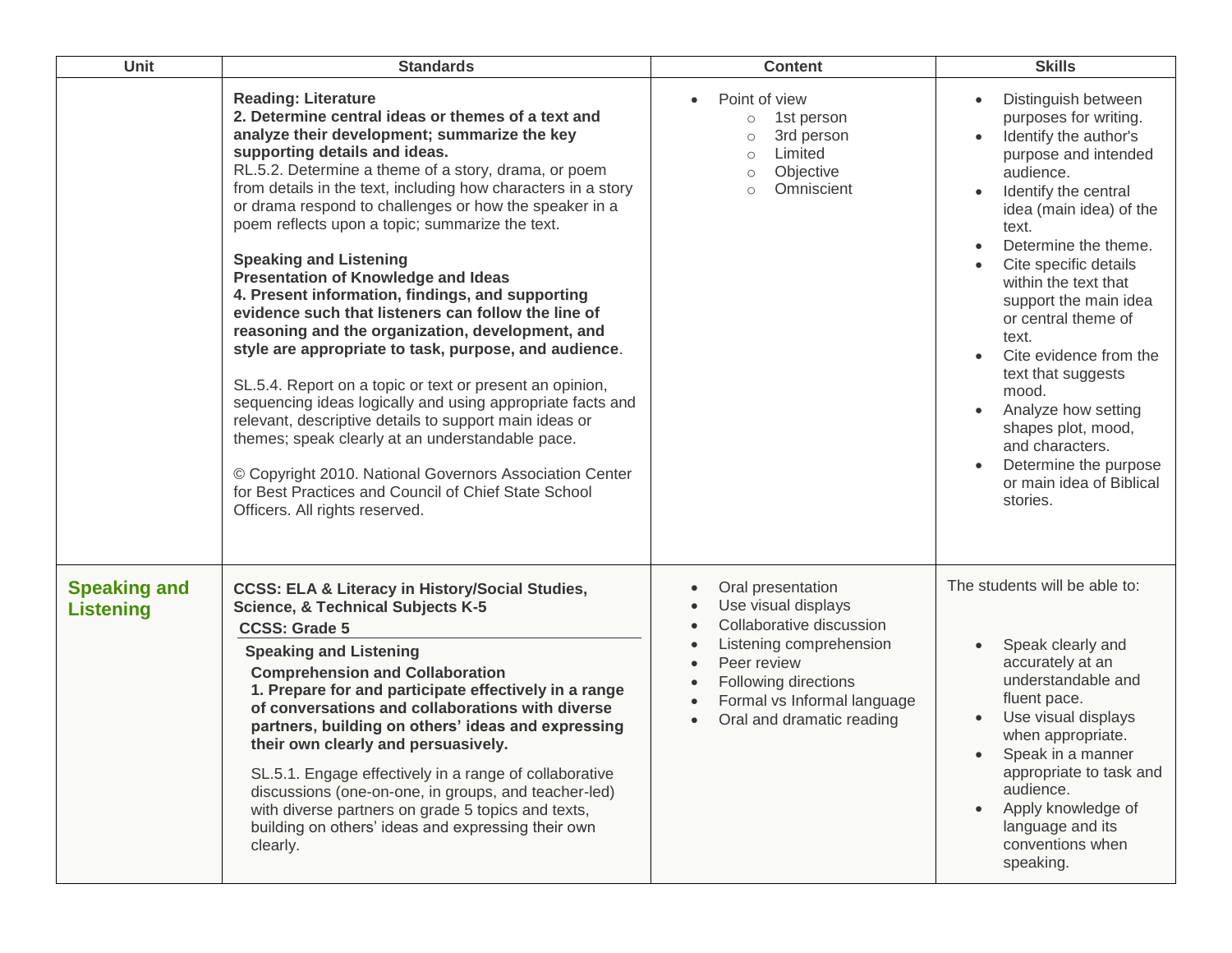| Unit | <b>Standards</b>                                                                                                                                                                                                                                                                                                                                                                                                                                                                                                                                                                                                                                                                                                                                                                                                                                                                                                                                                                                                                                                                                                                                                                                                                                                                                                                                                                                                                                                                                                                                                                                                                                                                                                                                                                      | <b>Content</b> | <b>Skills</b>                                                                                                                                                                                                                                                                                                                                                                                                                                                                                                                                                                                                                                                                                                                                                                                                                                                                |
|------|---------------------------------------------------------------------------------------------------------------------------------------------------------------------------------------------------------------------------------------------------------------------------------------------------------------------------------------------------------------------------------------------------------------------------------------------------------------------------------------------------------------------------------------------------------------------------------------------------------------------------------------------------------------------------------------------------------------------------------------------------------------------------------------------------------------------------------------------------------------------------------------------------------------------------------------------------------------------------------------------------------------------------------------------------------------------------------------------------------------------------------------------------------------------------------------------------------------------------------------------------------------------------------------------------------------------------------------------------------------------------------------------------------------------------------------------------------------------------------------------------------------------------------------------------------------------------------------------------------------------------------------------------------------------------------------------------------------------------------------------------------------------------------------|----------------|------------------------------------------------------------------------------------------------------------------------------------------------------------------------------------------------------------------------------------------------------------------------------------------------------------------------------------------------------------------------------------------------------------------------------------------------------------------------------------------------------------------------------------------------------------------------------------------------------------------------------------------------------------------------------------------------------------------------------------------------------------------------------------------------------------------------------------------------------------------------------|
|      | SL.5.1a. Come to discussions prepared, having read or<br>studied required material; explicitly draw on that<br>preparation and other information known about the topic<br>to explore ideas under discussion.<br>SL.5.1b. Follow agreed-upon rules for discussions and<br>carry out assigned roles.<br>SL.5.1c. Pose and respond to specific questions by<br>making comments that contribute to the discussion and<br>elaborate on the remarks of others.<br>SL.5.1d. Review the key ideas expressed and draw<br>conclusions in light of information and knowledge<br>gained from the discussions.<br>2. Integrate and evaluate information presented in<br>diverse media and formats, including visually,<br>quantitatively, and orally.<br>SL.5.2. Summarize a written text read aloud or<br>information presented in diverse media and formats,<br>including visually, quantitatively, and orally.<br>3. Evaluate a speaker's point of view, reasoning,<br>and use of evidence and rhetoric.<br>SL.5.3. Summarize the points a speaker makes and<br>explain how each claim is supported by reasons and<br>evidence.<br><b>Presentation of Knowledge and Ideas</b><br>4. Present information, findings, and supporting<br>evidence such that listeners can follow the line of<br>reasoning and the organization, development, and<br>style are appropriate to task, purpose, and<br>audience.<br>SL.5.4. Report on a topic or text or present an opinion,<br>sequencing ideas logically and using appropriate facts<br>and relevant, descriptive details to support main ideas<br>or themes; speak clearly at an understandable pace.<br>5. Make strategic use of digital media and visual<br>displays of data to express information and<br>enhance understanding of presentations. |                | Engage in discussions<br>with partners and<br>groups on specific<br>topics and texts.<br>Listen attentively and<br>respond appropriately<br>to comments posed by<br>others.<br>Evaluate and<br>communicate<br>strengths and<br>weaknesses of<br>another's oral<br>presentation.<br>Use peer feedback to<br>improve oral<br>presentation skills.<br>Recall and follow<br>directions presented<br>orally.<br>Listen attentively and<br>respond appropriately.<br>Distinguish between<br>formal and informal<br>language.<br>Perform a dramatic<br>presentation.<br>Demonstrate fluency in<br>oral reading,<br>individually and in a<br>group.<br>Read at school<br>Masses and prayer<br>services, as permitted.<br><b>Use Verbal skills:</b><br><b>Volume and</b><br>articulation<br><b>Use Nonverbal skills:</b><br>facial expressions,<br>eye contact, posture,<br>and poise |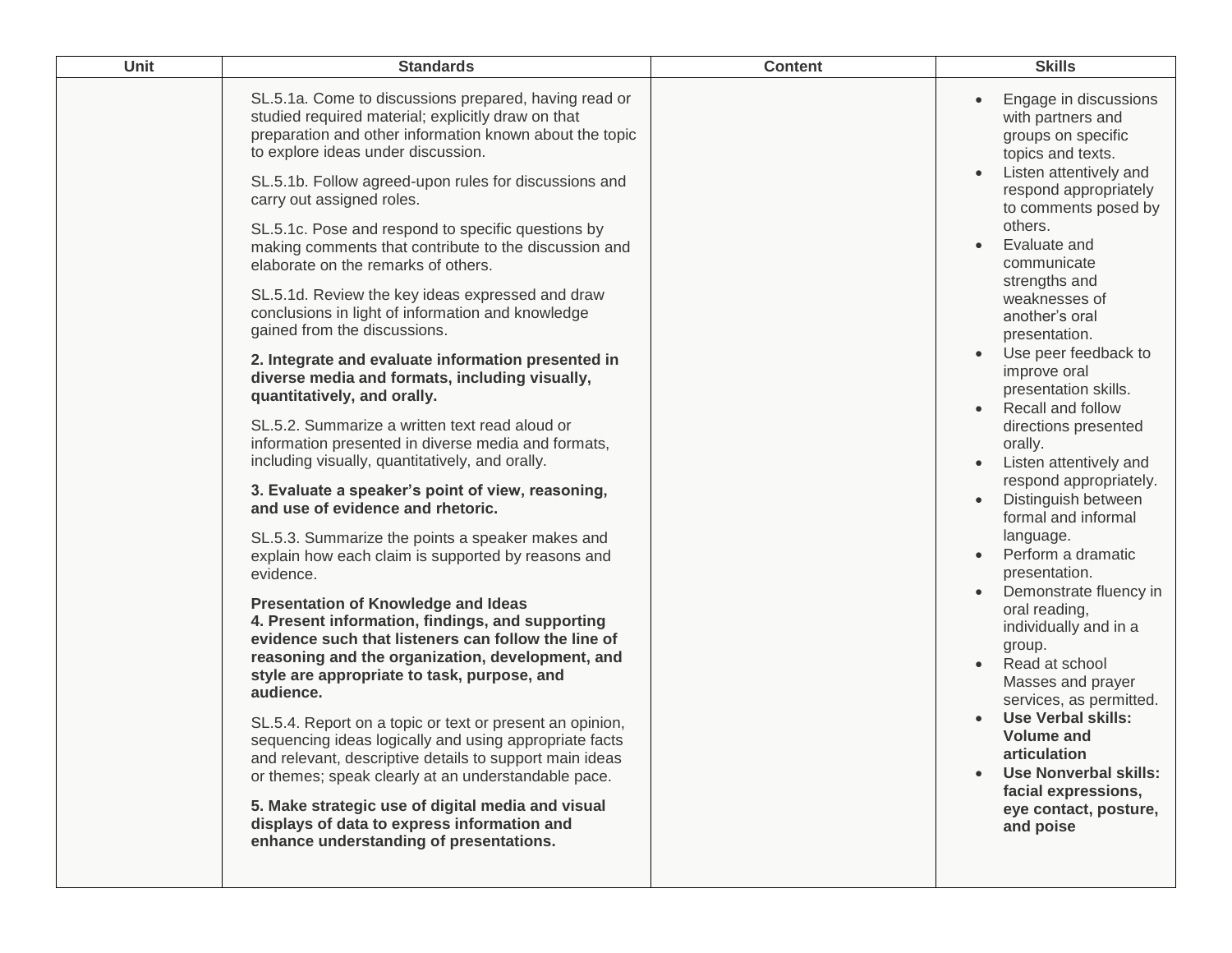| <b>Unit</b>     | <b>Standards</b>                                                                                                                                                                                                                                                                                                                                                                                                                                                                                                                                                                                                                                                                                                                                                                                                                                                                                                                                                                                                                        | <b>Content</b>                                                                                                                                                                                                                                                                                                                                                                                  | <b>Skills</b>                                                                                                                                                                                                                               |
|-----------------|-----------------------------------------------------------------------------------------------------------------------------------------------------------------------------------------------------------------------------------------------------------------------------------------------------------------------------------------------------------------------------------------------------------------------------------------------------------------------------------------------------------------------------------------------------------------------------------------------------------------------------------------------------------------------------------------------------------------------------------------------------------------------------------------------------------------------------------------------------------------------------------------------------------------------------------------------------------------------------------------------------------------------------------------|-------------------------------------------------------------------------------------------------------------------------------------------------------------------------------------------------------------------------------------------------------------------------------------------------------------------------------------------------------------------------------------------------|---------------------------------------------------------------------------------------------------------------------------------------------------------------------------------------------------------------------------------------------|
|                 | SL.5.5. Include multimedia components (e.g., graphics,<br>sound) and visual displays in presentations when<br>appropriate to enhance the development of main ideas<br>or themes.<br>6. Adapt speech to a variety of contexts and<br>communicative tasks, demonstrating command of<br>formal English when indicated or appropriate.<br>SL.5.6. Adapt speech to a variety of contexts and tasks,<br>using formal English when appropriate to task and<br>situation.<br>© Copyright 2010. National Governors Association Center<br>for Best Practices and Council of Chief State School<br>Officers. All rights reserved.                                                                                                                                                                                                                                                                                                                                                                                                                  |                                                                                                                                                                                                                                                                                                                                                                                                 |                                                                                                                                                                                                                                             |
| <b>Spelling</b> | <b>CCSS: ELA &amp; Literacy in History/Social Studies,</b><br><b>Science, &amp; Technical Subjects K-5</b><br><b>CCSS: Grade 5</b><br>Language<br>2. Demonstrate command of the conventions of<br>standard English capitalization, punctuation, and<br>spelling when writing.<br>L.5.2e. Spell grade-appropriate words correctly,<br>consulting references as needed.<br><b>Vocabulary Acquisition and Use</b><br>4. Determine or clarify the meaning of unknown and<br>multiple-meaning words and phrases by using<br>context clues, analyzing meaningful word parts, and<br>consulting general and specialized reference<br>materials, as appropriate.<br>L.5.4b. Use common, grade-appropriate Greek and<br>Latin affixes and roots as clues to the meaning of a<br>word (e.g., photograph, photosynthesis).<br>L.5.4c. Consult reference materials (e.g., dictionaries,<br>glossaries, thesauruses), both print and digital, to find<br>the pronunciation and determine or clarify the precise<br>meaning of key words and phrases. | Spelling patterns-<br>$\bullet$<br>vowels/consonants<br>Prefixes and suffixes<br>Plurals<br>$\bullet$<br>Homophones/Homonyms<br>$\bullet$<br>Phonics-sound patterns<br>$\bullet$<br>Dictionary/Thesaurus skills<br>$\bullet$<br>Synonyms/Antonyms<br>$\bullet$<br>Diphthongs<br>$\bullet$<br>Compound Words<br>$\bullet$<br>Contractions<br>$\bullet$<br><b>Decoding Syllables</b><br>$\bullet$ | The students will be able to:<br>Use spelling patterns.<br>Consult reference<br>materials to check<br>spelling.<br>Use prefixes and<br>suffixes to change root<br>words.<br>Differentiate between<br>meaning of words<br>based on spelling. |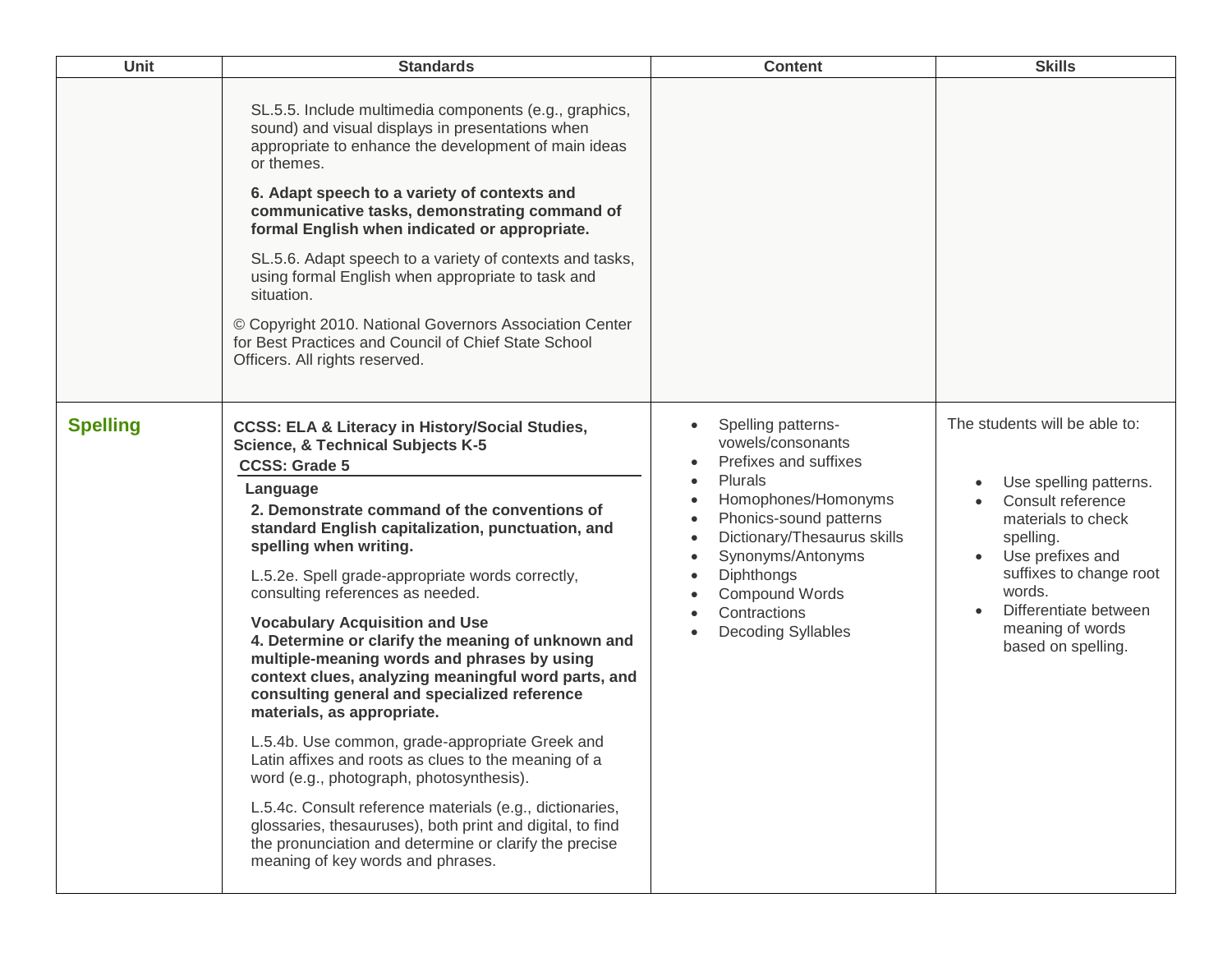| Unit              | <b>Standards</b>                                                                                                                                                                                                                                                                                                                                                                                                                                                                                                                                                                                                                                                                                                                                                                                                                                                                                                                                                                                                                                                                                                                                                                                                                                                         | <b>Content</b>                                                                                                                                                           | <b>Skills</b>                                                                                                                                                                                                                                                                                                                                                                          |
|-------------------|--------------------------------------------------------------------------------------------------------------------------------------------------------------------------------------------------------------------------------------------------------------------------------------------------------------------------------------------------------------------------------------------------------------------------------------------------------------------------------------------------------------------------------------------------------------------------------------------------------------------------------------------------------------------------------------------------------------------------------------------------------------------------------------------------------------------------------------------------------------------------------------------------------------------------------------------------------------------------------------------------------------------------------------------------------------------------------------------------------------------------------------------------------------------------------------------------------------------------------------------------------------------------|--------------------------------------------------------------------------------------------------------------------------------------------------------------------------|----------------------------------------------------------------------------------------------------------------------------------------------------------------------------------------------------------------------------------------------------------------------------------------------------------------------------------------------------------------------------------------|
|                   | 5. Demonstrate understanding of word relationships<br>and nuances in word meanings.<br>L.5.5c. Use the relationship between particular words<br>(e.g., synonyms, antonyms, homographs) to better<br>understand each of the words.<br>© Copyright 2010. National Governors Association Center<br>for Best Practices and Council of Chief State School<br>Officers. All rights reserved.                                                                                                                                                                                                                                                                                                                                                                                                                                                                                                                                                                                                                                                                                                                                                                                                                                                                                   |                                                                                                                                                                          |                                                                                                                                                                                                                                                                                                                                                                                        |
| <b>Vocabulary</b> | <b>CCSS: ELA &amp; Literacy in History/Social Studies,</b><br><b>Science, &amp; Technical Subjects K-5</b><br><b>CCSS: Grade 5</b><br>Language<br>2. Demonstrate command of the conventions of<br>standard English capitalization, punctuation, and<br>spelling when writing.<br>L.5.2e. Spell grade-appropriate words correctly,<br>consulting references as needed.<br><b>Vocabulary Acquisition and Use</b><br>4. Determine or clarify the meaning of unknown and<br>multiple-meaning words and phrases by using<br>context clues, analyzing meaningful word parts, and<br>consulting general and specialized reference<br>materials, as appropriate.<br>L.5.4. Determine or clarify the meaning of unknown and<br>multiple-meaning words and phrases based on grade 5<br>reading and content, choosing flexibly from a range of<br>strategies.<br>L.5.4a. Use context (e.g., cause/effect relationships and<br>comparisons in text) as a clue to the meaning of a word<br>or phrase.<br>L.5.4b. Use common, grade-appropriate Greek and<br>Latin affixes and roots as clues to the meaning of a<br>word (e.g., photograph, photosynthesis).<br>L.5.4c. Consult reference materials (e.g., dictionaries,<br>glossaries, thesauruses), both print and digital, to find | Context clues<br>Multiple meaning words<br>Root words<br>$\bullet$<br>Suffixes and prefixes<br>Synonyms<br>Antonyms<br>Greek & Latin affixes<br>Homophones<br>Homographs | The students will be able to:<br>Use a variety of<br>strategies to analyze<br>and decode unfamiliar<br>words.<br>Utilize context clues to<br>derive word meaning.<br>Identify and use root<br>words, suffixes, &<br>prefixes to define new<br>words.<br>Use words in correct<br>context.<br>Recognize synonyms<br>and antonyms.<br>Determine the correct<br>pronunciation of<br>words. |